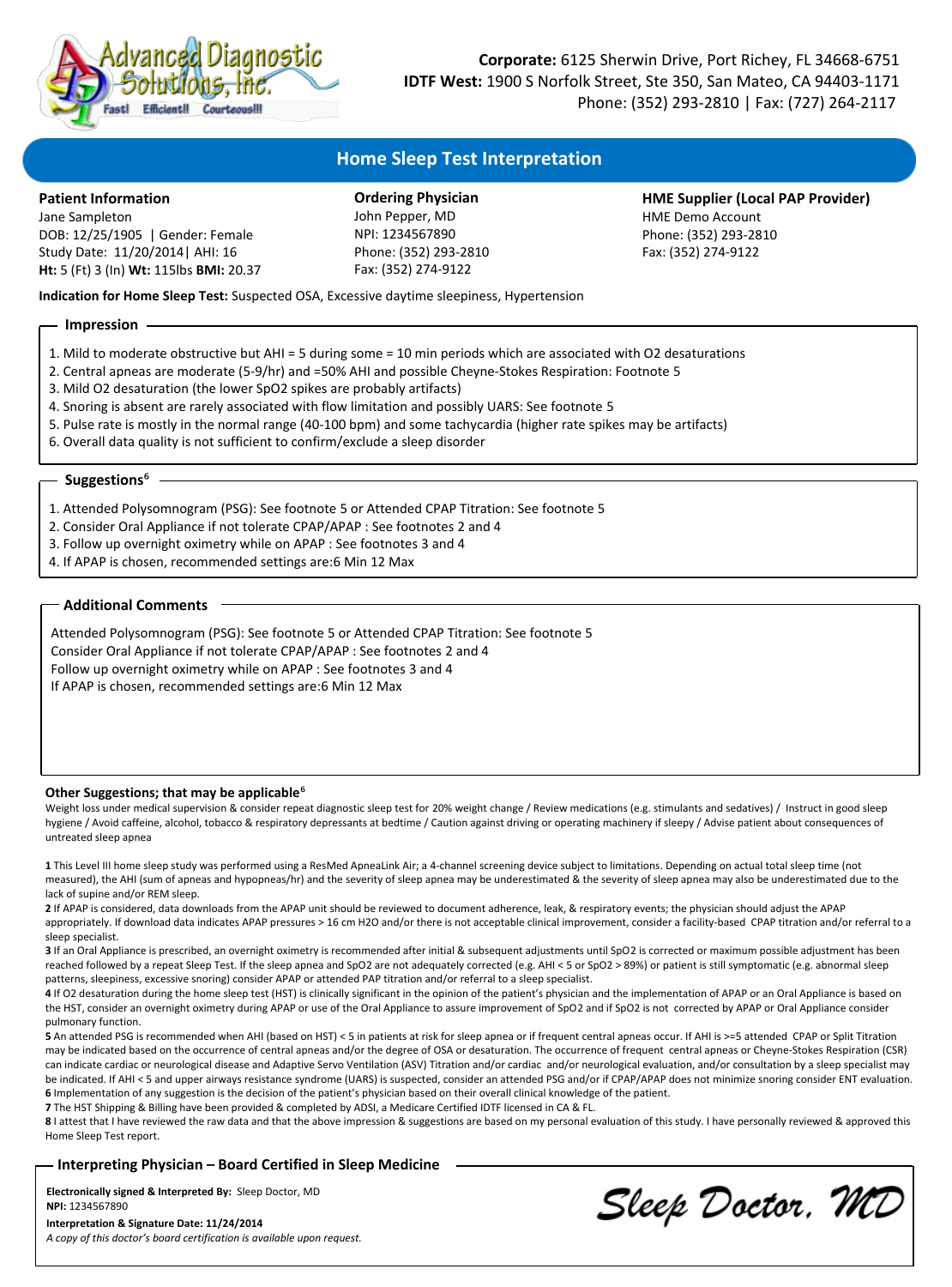

## **ApneaLink - Report of 12/8/2015 9:24 AM**

| <b>Treating physician</b>          |            | <b>Referral to</b> |                                      |  |  |
|------------------------------------|------------|--------------------|--------------------------------------|--|--|
| <b>Patient data</b><br>First name: |            | Patient ID:        |                                      |  |  |
| Last Name:                         |            | DOB:               |                                      |  |  |
| Street:                            |            | Height:            | 6 ft 0 in                            |  |  |
| City, ST, Zip:<br>Phone:           |            | Weight:<br>BMI:    | 207.00 lbs<br>$28$ kg/m <sup>2</sup> |  |  |
| Recording                          |            | <b>Evaluation</b>  |                                      |  |  |
| Date:                              | 12/4/2015  |                    |                                      |  |  |
| Start:                             | $8:53$ PM. | Start:             | $9:03$ PM.                           |  |  |
| End:                               | $6:46$ AM. | End:               | $6:42$ AM.                           |  |  |
| Duration:                          | 9 h 53 min | Duration:          | 9 h 39 min                           |  |  |

\* See Clinical Guide for abbreviations and ResMed standard parameters

#### **Analysis** (Flow evaluation period: 9 h 39 min / SpO2 evaluation period: 9 h 43 min)

| <b>Indices</b>                   |              | <b>Normal</b>  | Result                            |               |
|----------------------------------|--------------|----------------|-----------------------------------|---------------|
| AHI <sup>*</sup> :               | 16.8         | < 5/h          | Average breaths per minute [bpm]: | 15.30         |
| $R^*$ :                          | 19.9         | < 5            | Breaths:                          | 8865          |
| Apnea index:                     | 8.6          | < 5/h          | Apneas:                           | 83            |
| UAI:                             | 5.2          |                | Unclassified apneas:              | 50 (60%)      |
| OAI:                             | 2.7          |                | Obstructive apneas:               | 26 (31%)      |
| CAI:                             | $\mathbf{0}$ |                | Central apneas:                   | $0(0\%)$      |
| MAI:                             | 0.7          |                | Mixed apneas:                     | 7 (8%)        |
| Hypopnea index:                  | 8.2          | < 5/h          | Hypopneas:                        | 79            |
| % Flow lim. Br. without Sn (FL): | 33           | $<$ Approx. 60 | Flow lim. Br. without Sn (FL):    | 2888          |
| % Flow lim. Br. with Sn (FS):    | 5            | $<$ Approx. 40 | Flow lim. Br. with Sn (FS):       | 413           |
|                                  |              |                | Snoring events:                   | 1229          |
| ODI Oxygen Desaturation Index*:  | 16.2         | < 5/h          | No. of desaturations:             | 157           |
| Average saturation:              | 93           | $94\% - 98\%$  | Saturation <= 90% :               | 73 min (13%)  |
| Lowest desaturation:             | 69           |                | Saturation $\leq$ 85% :           | 9 min $(2%)$  |
| Lowest saturation:               | 69           | $90\% - 98\%$  | Saturation $\leq 80\%$ :          | 2 min $(0\%)$ |
| <b>Baseline Saturation:</b>      | 98           | $\%$           | Saturation $\leq$ 89% :           | 54 min (9%)   |
|                                  |              |                | Saturation $\leq$ 88% :           | 34 min (6%)   |
| Minimum pulse:                   | 42           | $>40$ bpm      |                                   |               |
| Maximum pulse:                   | 87           | $< 90$ bpm     |                                   |               |
| Average pulse:                   | 55           | bpm            |                                   |               |

Analysis status: Edited manually

#### **Analysis parameters used (User-defined)**

Apnea [**10%**; 10s; **100s**; 1.0s; 20%; **80%**; **10%**]; Hypopnea [70%; 10s; 100s; 1.0s]; Snoring [6.0%; 0.3s; 3.5s; 0.5s]; Desaturation [4.0%];

#### **Comments**

This Level III home sleep study was performed using the ResMed ApneaLink Air, a 4 channel screening device subject to limitations. Depending on actual total sleep time, not measured in this study, the AHI (sum of apneas and hypopneas/hr of sleep) and therefore the severity of sleep apnea may be underestimated. As with any single night study, including Level 1 attended PSG, severity of sleep apnea may also be underestimated due to the lack of supine and/or REM sleep.

The interpretation associated with this report is based on normal values and degrees of severity in accordance with AASM parameters and/or estimated from multiple sources in the literature for adults ages 20-80+. These may not agree with the displayed values. The patient's treating physician should use the interpretation and recommendations in conjunction with the overall clinical evaluation and treatment of the patient.

Some of the terminology used in this scored ApneaLink report was developed several years ago and may not always be in accordance with current nomenclature. This in no way affects the accuracy of the data or the reliability of the interpretation and recommendations. The date at the top of this page is the date this report was generated and the Recording Date is the date of the study. By convention we have used the Treating Physician to mean the Ordering Physician and the Referral To to mean the Interpreting Physician.

Firmware version: Software version: Page: SX566-0302 10.20 1/2